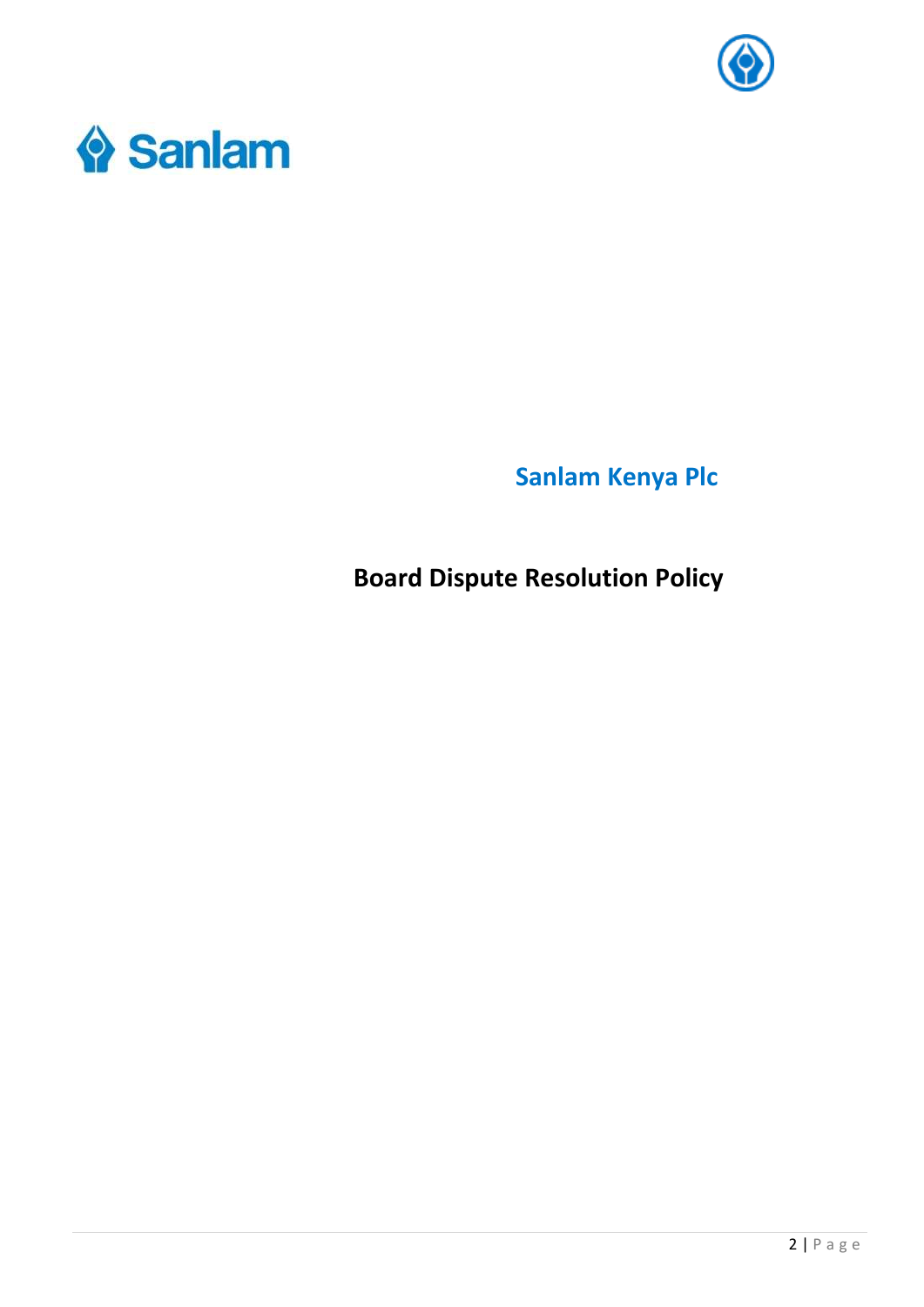

| <b>Governance Area</b><br>Addressed:             | Board & Committee Governance        |
|--------------------------------------------------|-------------------------------------|
| <b>Approving Authorities:</b>                    | Sanlam Kenya Plc Board of Directors |
| <b>Responsible Functionary:</b>                  | <b>Group Company Secretary</b>      |
| Date of First Approval:                          |                                     |
| <b>Frequency of Review or</b><br>Update:         | Annually                            |
| <b>Date of Last Review:</b>                      | 4th March 2019                      |
| Date of this Review:                             | 19th February 2020                  |
| Date of Next Review:                             | Q1 2021                             |
| <b>Related Charters &amp;</b><br><b>Policies</b> |                                     |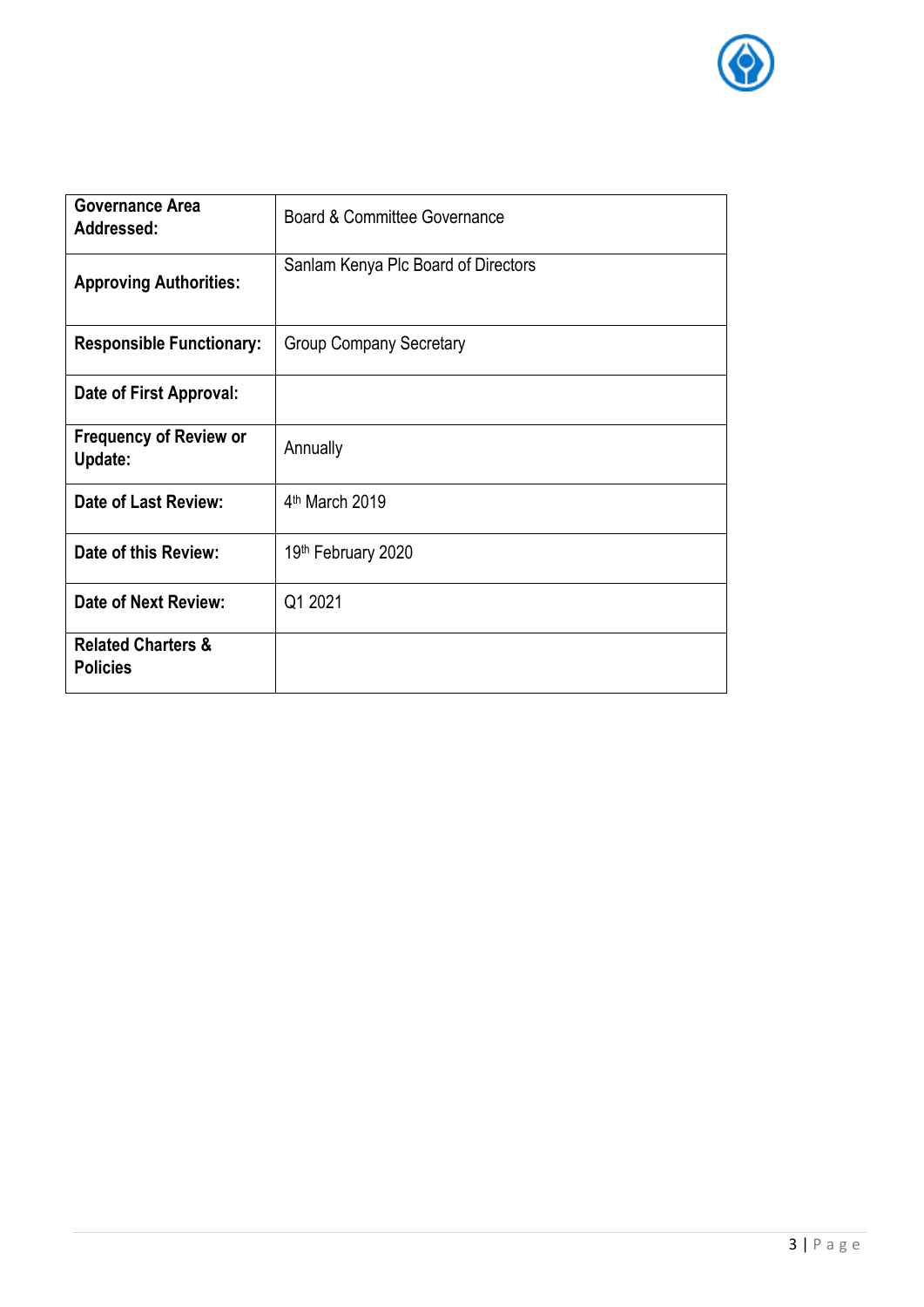

# **BOARD DISPUTE RESOLUTION POLICY**

## **Contents**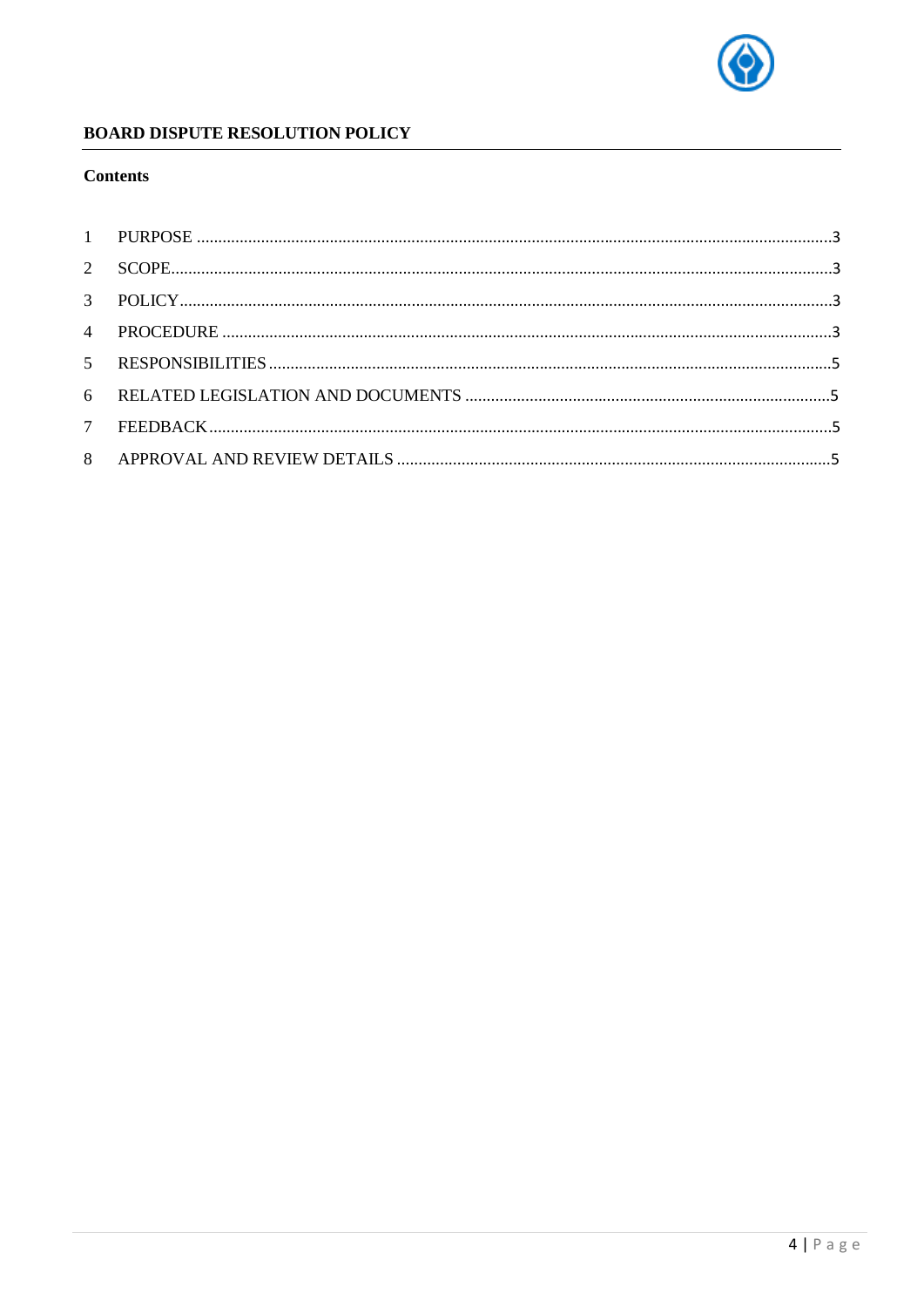

### **1 PURPOSE**

Sanlam Kenya Plc (hereinafter referred to as ''SKP'') Board is committed to reaching a prompt and fair resolution of any disputes, conflicts, or disagreements that may arise from time to time, and that may threaten the functioning of the board. The Code of Corporate Governance Practices for Issuers of Securities to the Public, 2015 under paragraph 4.3.1 underscores the importance of establishing channels of dispute resolution which are to be used in the first instance.

## **2 SCOPE**

- 2.1 This policy is designed to set out the process for dispute resolution or grievances in the Board that are unable to be resolved through amicable debate in Board meetings.
- 2.2 This policy refers to disputes between directors; by a director regarding a Board policy, process or procedure; and by a director regarding a resolution of the Board.

### **3 POLICY**

The SKP Board encourages directors to resolve any issues or concerns that they may have at the earliest opportunity. It is important that as issues do arise, they are dealt with in a fair and timely manner. While some conflicts will be resolved by an informal discussion between the parties, others will need a process for successful resolution. Disputes will be resolved by way of mediation in the manner set out under Section 4 of this Policy.

#### Dispute resolution principles

The Board has endorsed the following principles for directors to follow generally, and in resolution of disputes:

- Respect for another's point of view;
- Commitment to resolving the issue;
- Willingness to compromise;
- **•** Confidentiality;
- Impartiality;
- Respect;
- Prompt action; and,
- **•** Freedom from repercussions.

# **4 PROCEDURE**

4.1 The dispute must be set out in writing and sent to the Chair. The Chair must acknowledge receipt of this document within two (2) days.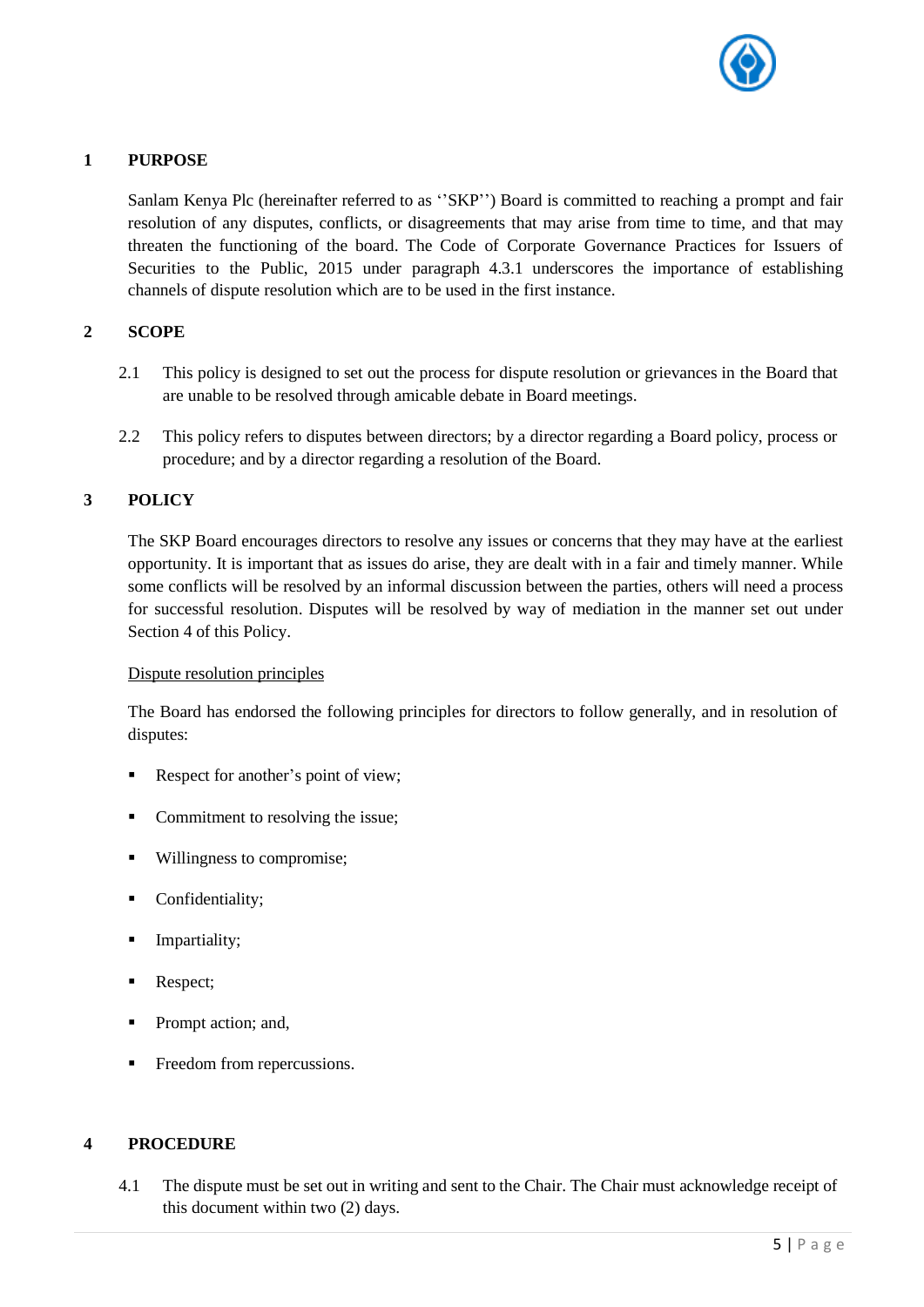

- 4.2 The Chair will use his or her discretion to bring the issue to the next Board meeting or call a special Board meeting as necessary.
- 4.3 When raised at the Board meeting, all people involved in the dispute will be given the right to speak.
- 4.4 The matter should be discussed with all directors present, unless they have advised the Chair, in writing, that they are aware there is a dispute resolution meeting being held and they are unable to attend.
- 4.5 The Chair will call for a motion from the Board, e.g. to appoint an independent assessor, seek mediation, call a special Board meeting, or to dismiss the complaint. All directors present at the meeting will vote on the motion.
- 4.6 The Chair will endeavour to ensure that a decision is made within thirty (30) days of receiving the dispute in writing.
- 4.7 A Board decision may be reviewed in situations where:
	- (a) New information has emerged that was not available when the original decision was made.
	- (b) The Board has become aware of an error in previousinformation that was used to make the decision.
	- (c) A director did not feel able to present his or her case at the time the Board made its decision.
- 4.8 Where mediation is sought in line with paragraph 4.5 above, the following rules will apply:
	- (a) The mediator must be:
		- (i) a person chosen by agreement between the parties; or
		- (ii) in the absence of agreement, a person appointed by the board.
	- (b) Any current or former member of board can be a mediator, but may not be a member who is a party to the dispute.
	- (c) The parties shall within ten (10) days of appointment of the mediator hold a meeting in the presence of the mediator.
	- (d) The parties to the dispute must, in good faith, attempt to settle the dispute by mediation.
	- (e) The mediator, in conducting the mediation, must:
		- (i) give the parties to the mediation process every opportunity to be heard; and
		- (ii) allow due consideration by all parties of any written statement submitted by any party; and
		- (iii) ensure that the principles of natural justice are accorded to the parties to the dispute throughout the mediation process.
	- (f) The mediator must not determine the dispute.